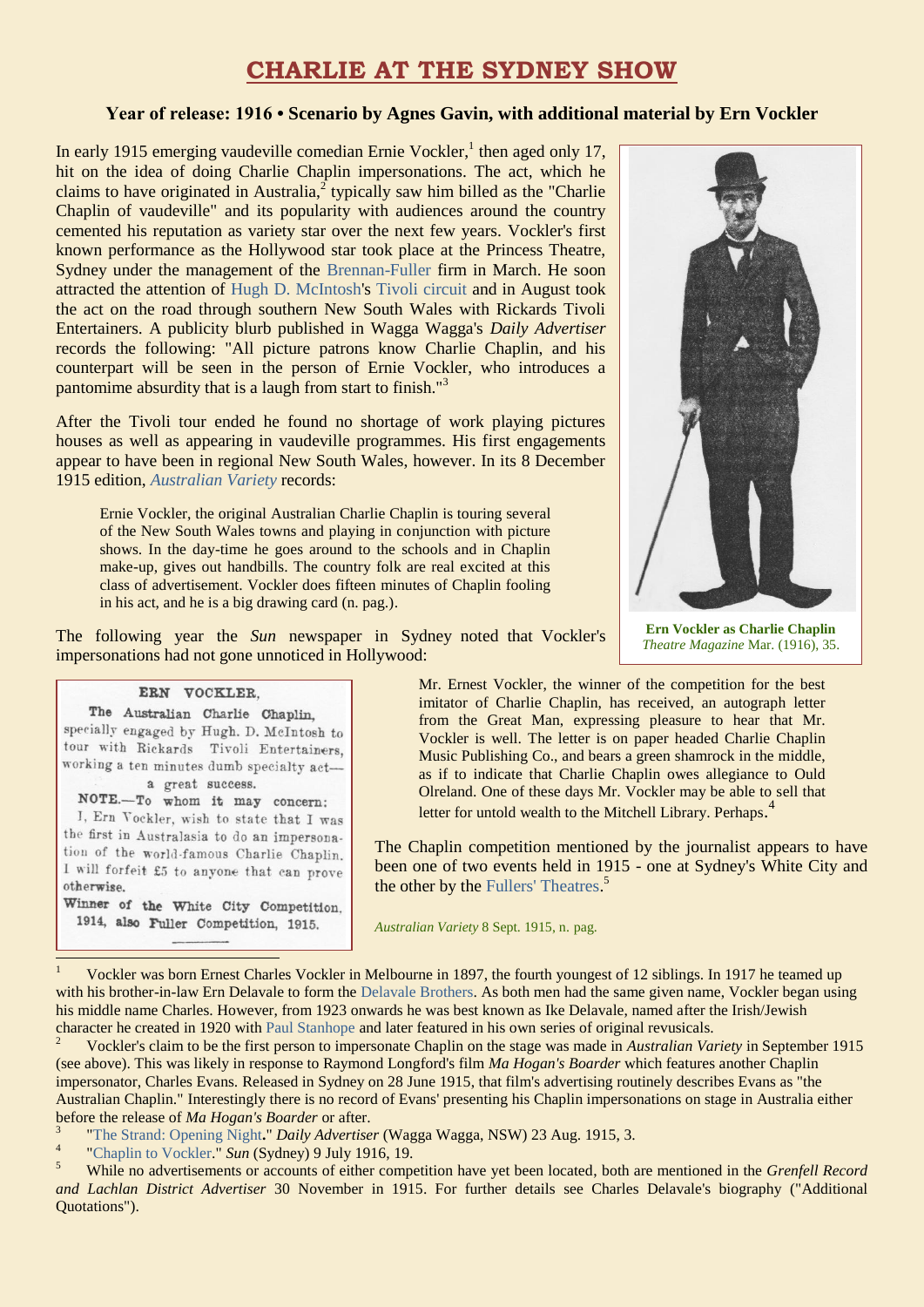During Sydney's 1916 Royal Easter Show (18-26 April), emerging vaudeville comedian Ernie Vockler worked his Chaplin act in front of, and sometimes interacting with, attendees who may or may not have been aware that the performances were being filmed by [J. F. Gavin.](http://ozvta.com/practitioners-other-a-l/) The footage was edited into a 2,000 ft, two-reel comedy film called *Charlie at the Sydney Show.* A copy of the film, which survives almost in its entirety, is held by the National Film and Sound Archive (NFSA). Comedian [Arthur Tauchert,](https://ozvta.com/practitioners-t/) who later becomes a household name in Australia as Bill in the 1919 silent classic *The Sentimental Bloke* makes a cameo, possibly his first appearance on film. The NFSA catalogue records:

The plot of this comic short film involves Australian Charlie Chaplin impersonator, Ern Vockler, playing the role of Charlie, who is visiting the Sydney Show. Episodes for Charlie include chases with a couple of larrikins, encounters at various side-show acts, and a visit to the stables, where he chats enthusiastically with the female riders and mounts a prize winning hack. There appears to be a sub-plot involving a man and a woman who are also visiting the show. The man has his pocket picked by two larrikins, one of whom is Arthur Tauchert. Charlie spoils the plot, and eventually the man's money is returned. After performing in an assortment of steeplechases, Charlie drives off with the couple in an Overland motor car (Title No 9133)



Scenes from the film.

The film was given its debut exhibition at Waddington's Glaciarium, located adjacent to Central Railway Station, on Monday 15 May.<sup>6</sup> A preview published in the *Sun* a week earlier records that Vockler had been "doing the Chaplin stunt outside Waddington's Grand Theatre in Pitt-street for the last ten months.<sup>7</sup> As *Charlie at the Sydney Show* premiered on the Waddington's circuit it is possible that the company was involved with the making of the film in some way.



*Sunday Times* (Sydney) 14 May 1916, 16.

Newspaper advertising for the *Charlie at the Sydney Show* typically asked readers if they were there. Some additional details were also provided, including the fact that some 3,000 visitors to the show were filmed during the making of the comedy. For its *Brisbane Courier* season the publicity reads: "Were you there? Charlie was! That is Ern Vockler

 $\epsilon$ <sup>6</sup> The NFSA catalogue, the *Internet Movie Database* and *Wikipedia* all record 20 May as its release date. The advertisement above contradicts those claims.

<sup>7</sup> ["Imitating Chaplin.](http://trove.nla.gov.au/newspaper/article/221372655)" *Sun* (Sydney) 7 May 1916, 20.